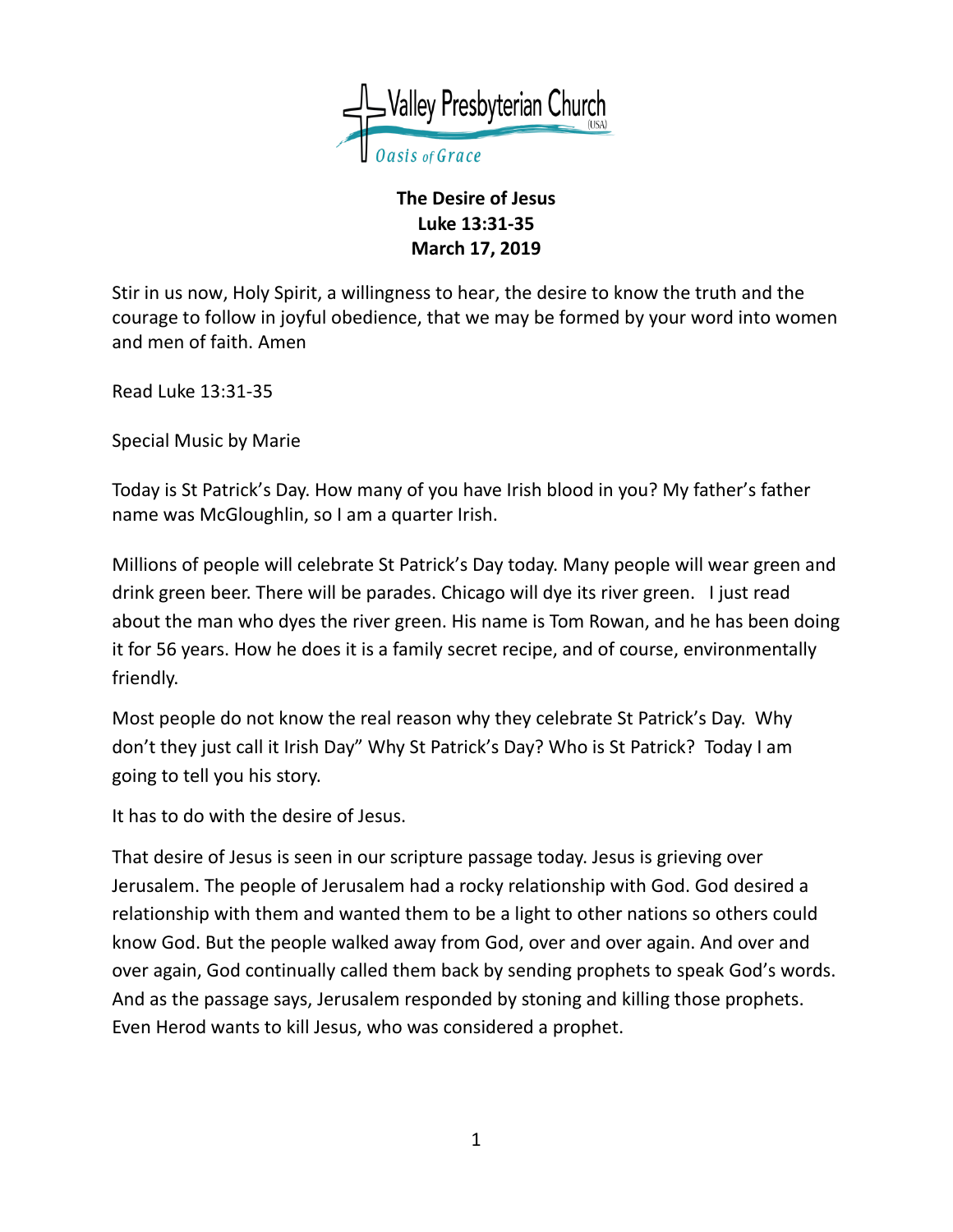And what does Jesus say? "O Jerusalem, I have longed [or desired] to gather your children together, as a hen gathers her chicks under her wings..." Think of that image. Hens are fiercely protective of their chicks. They will growl, shriek, puff out their feathers and peck at anyone that might get her chicks. What do the chicks do? They will often scatter, running away from those protective wings.

That word longing or desire is a strong word. It is a rare word in the Gospel of Luke. It appears only one other time when Jesus is the subject. It appears the night before Jesus' death. He sits with his disciples around a table and says, "I have eagerly desired to eat this Passover meal with you." And what happens? He will be betrayed and denied by those whom he desired to eat and connect with, just like those prophets of old that were betrayed by Jerusalem.

God's desire to be with us is a great theme of the Bible. It starts from the very beginning when Adam and Eve hide from God, and the longing of God is echoed in God's words, "Where are you?" The desire of God is in the covenant God makes with Abraham to be the people of God. The desire of God is in the words of the prophets who try to bring the people back to God: "Return to me," God says, "that I may return to you." (Zechariah 1:3). It is echoed in the crazy shepherd leaving 99 sheep to go after the one who is lost. It's the love-struck father running out of the house to welcome home his prodigal son.

The desire of God is seen in baptism. God claims us, marks us as His own; the desire of God to be in relationship with us.

And what do we do? We often act like those chicks. We scatter. We hide. We resist. We flee. We go our own way. Yet, God continually seeks us out. There is a poem called "The Hound of Heaven" by Francis Thompson, which describes the God who never stops calling to us. How often I have desired to gather you and you were not willing? God desires us. Have you ever thought of God in that way?

And Jesus weeps over all those who turn their backs on his love.

All of this leads me to St Patrick.

His story begins in the late fourth/early fifth century. Patrick lived at the edge of the Roman Empire in northeastern England. When he was 16 years old, he was captured by a band of Celtic pirates from Ireland, who were conducting raids in that part of England. Once in Ireland, Patrick was sold to a tribal chief, who put Patrick to work as a slave herding cattle in the hills.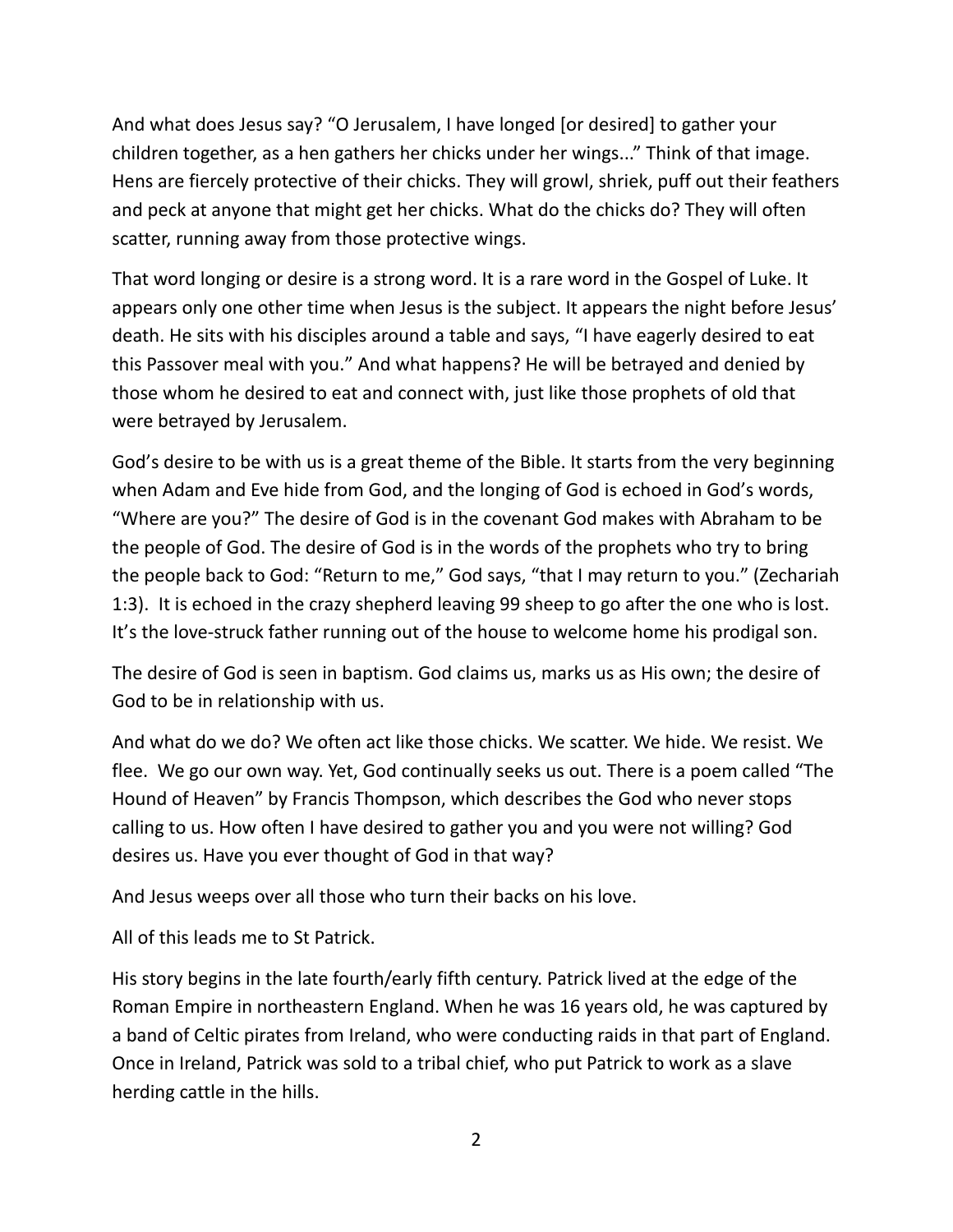It was lonely and dangerous work. He was given little food or clothing and was constantly exposed to the elements. It was at this time that Patrick began to pray to God whom he had ignored growing up.

Patrick writes: "After I reached Ireland I used to pasture the flock each day and I used to pray many times a day. More and more did the love of God, and my fear of him and faith increase….I used to stay out in the forests and on the mountain and I would wake up before daylight to pray in the snow, in icy coldness, in rain, and I used to feel neither ill nor any slothfulness, because, as I now see, the Spirit was burning in me at that time."

Patrick became a devote Christian and his captors began to notice a change in him. At the same time, he began to identify with the very people who enslaved him. He learned their language, their culture, their religion. He began to love them, the ones who enslaved him.

Patrick was a slave for 6 years. One night he had a dream where a voice said, "You are going home. Look! Your ship is ready."

He woke up the next morning and walked 200 miles to the seacoast. He negotiated his way on board a ship and eventually made his back home to England.

Shortly after he rejoined his family, he had another vision where he heard another voice that said, "We beg you, holy youth, that you shall come and shall walk again among us." Patrick believed he was being called to go back and "walk among" the very people who enslaved him.

He studied for the priesthood and got permission to go back to Ireland despite the protests of his family and church superiors.

The task ahead of him was difficult. It was a violent and superstitious culture. But Patrick knew them well, and had in his soul a burning desire to bring these people a new hope and new future by telling them of the love of God.

Legend has it that in order to teach about the Trinity, Patrick would pick a shamrock  $-$  a three-leaf clover – and use it to describe how God is one and three at the same time. This is why you see the Shamrock on St Patrick's day. It is even in our picture of St Patrick on the front of the bulletin.